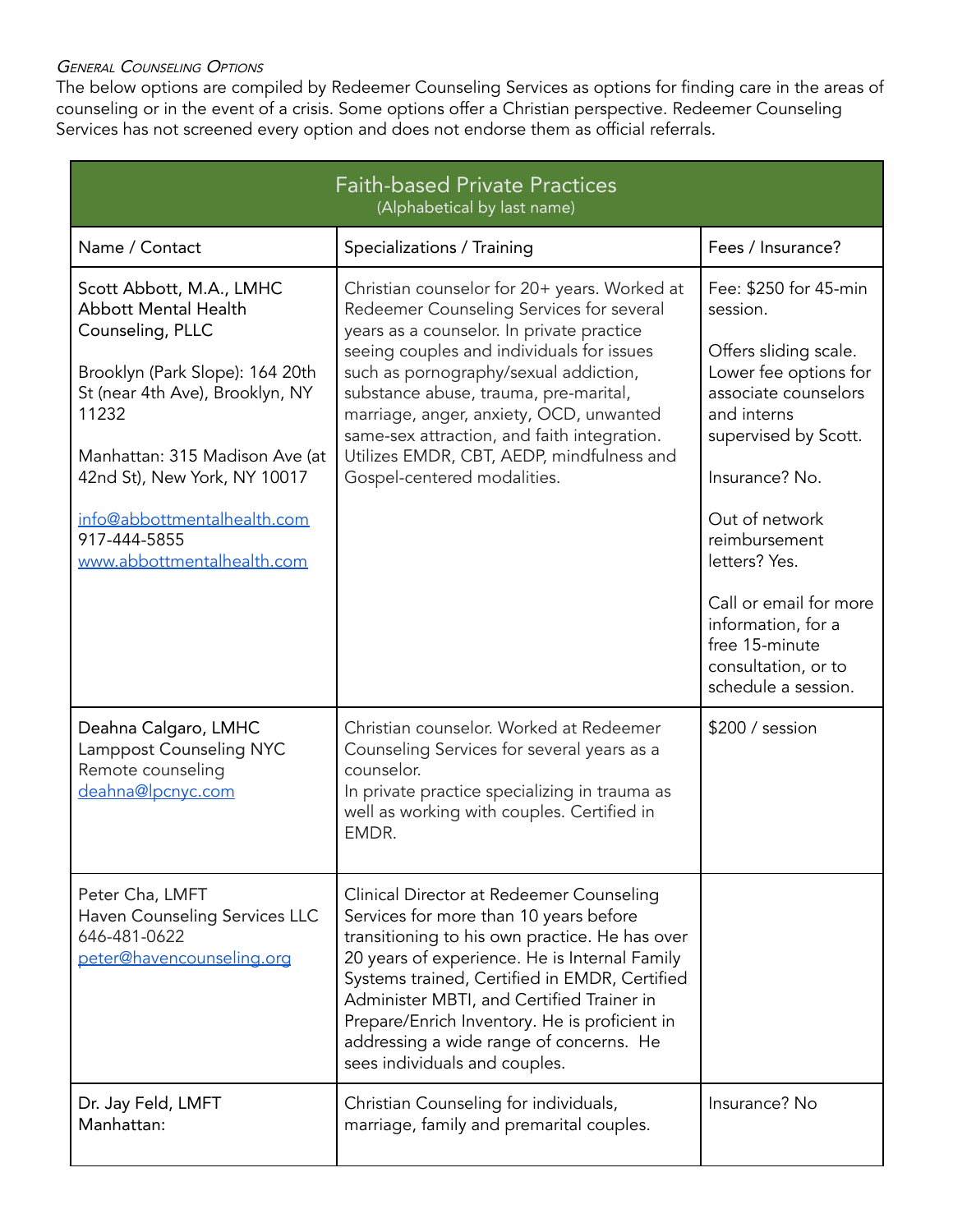| 280 Madison Ave #1011, New<br>York, NY 10016<br>Queens:<br>71-36 110 <sup>th</sup> St, #1-K, Forest Hills<br>917-572-4068<br>Doctorjay@doctorjay.net<br>www.doctorjay.net                                                                                                                        | Experienced in grief counseling, sexual<br>addiction counseling, and recovery from<br>codependency, and relationship counseling.<br>Experience with pastors and church leaders<br>as couples and individuals.                                                                                                                                                                                                                                     | Out of network<br>reimbursement<br>letters? Yes.                                                                                                                                              |
|--------------------------------------------------------------------------------------------------------------------------------------------------------------------------------------------------------------------------------------------------------------------------------------------------|---------------------------------------------------------------------------------------------------------------------------------------------------------------------------------------------------------------------------------------------------------------------------------------------------------------------------------------------------------------------------------------------------------------------------------------------------|-----------------------------------------------------------------------------------------------------------------------------------------------------------------------------------------------|
| Anthony Lopez, MAR, EdS,<br><b>LMHC</b><br>Remote counseling<br>Licensed in FL, NY, NJ, VA, TX,<br>CA, PA<br>(518) 217-8439<br>tony@redeemedspirit.com                                                                                                                                           | Christian counselor. Worked at Redeemer<br>Counseling Services for several years as a<br>counselor. Worked at Liberty University for 3<br>years running a multicultural leadership and<br>mentoring program. Other experience<br>includes mental health counseling in halfway<br>homes, social work, and clinical case<br>management.<br>Specializations: Men's Issues, EMDR,<br>Depression, Anxiety, and Couples, (Sees only<br>men and couples) | <b>Full Fee: \$225</b><br>Individual men/\$250<br>couples<br><b>Sliding Scale Fees:</b><br>Individual:<br>\$135-\$225<br>Couples: \$145 - \$250                                               |
| Robin MacFarlane, PhD<br>robin@robinmacfarlanephd.com<br>(646) 494-1992                                                                                                                                                                                                                          | Former resident counselor at Redeemer<br>Counseling Services.<br>Sees adults, and specializes in anxiety, panic<br>attacks, and insomnia. Enjoys working with<br>individuals who feel lost and lonely.                                                                                                                                                                                                                                            |                                                                                                                                                                                               |
| Charles D. Mayer, M.Div.,<br>Psy.D., LMHC<br>Manhattan:<br>141 East 35 <sup>th</sup> Street<br>Suite Ground J<br>New York, NY 10016<br>212-685-0971<br>White Plains at 297 Knollwood<br>Road<br>914-730-9262<br>cmayer723@aol.com<br>charles.mayer@thesigmagroupll<br>c.com<br>www.mayerpsyd.com | Christian pastoral psychotherapist in practice<br>for 26 years.<br>Wide variety of clients, including individuals,<br>family, and marriage. Issues ranging from<br>anxiety and depression to stage of life issues<br>to addictions. Men's groups.                                                                                                                                                                                                 | Offers Sliding Scale:<br>Individuals<br>\$125-\$200,<br>couples and families<br>\$175-250<br>Insurance? No.<br>Ask about counselor<br>residents with lower<br>rates under his<br>supervision. |
| Michelle Park, LMFT<br>ReEnvision Marriage and Family<br>Therapy<br>38-01 23rd Ave, Suite 415<br>Astoria, NY 11105<br>Phone: (646) 450-9972<br>Michelle.Park@ReEnvision.Life<br>www.reenvision.life                                                                                              | Christian counselor. Worked at Redeemer<br>Counseling Services for several years as a<br>counselor.<br>In private practice seeing couples, families<br>and individuals. Hours: M, T 10 AM - 9 PM<br>Anxiety / Boundaries / Conflict Resolution /<br>Communication / Grief & Loss / Emotional                                                                                                                                                      | \$175 per session<br>Sliding Scale.<br>Free 20 minute<br>consultation<br>Insurance? No                                                                                                        |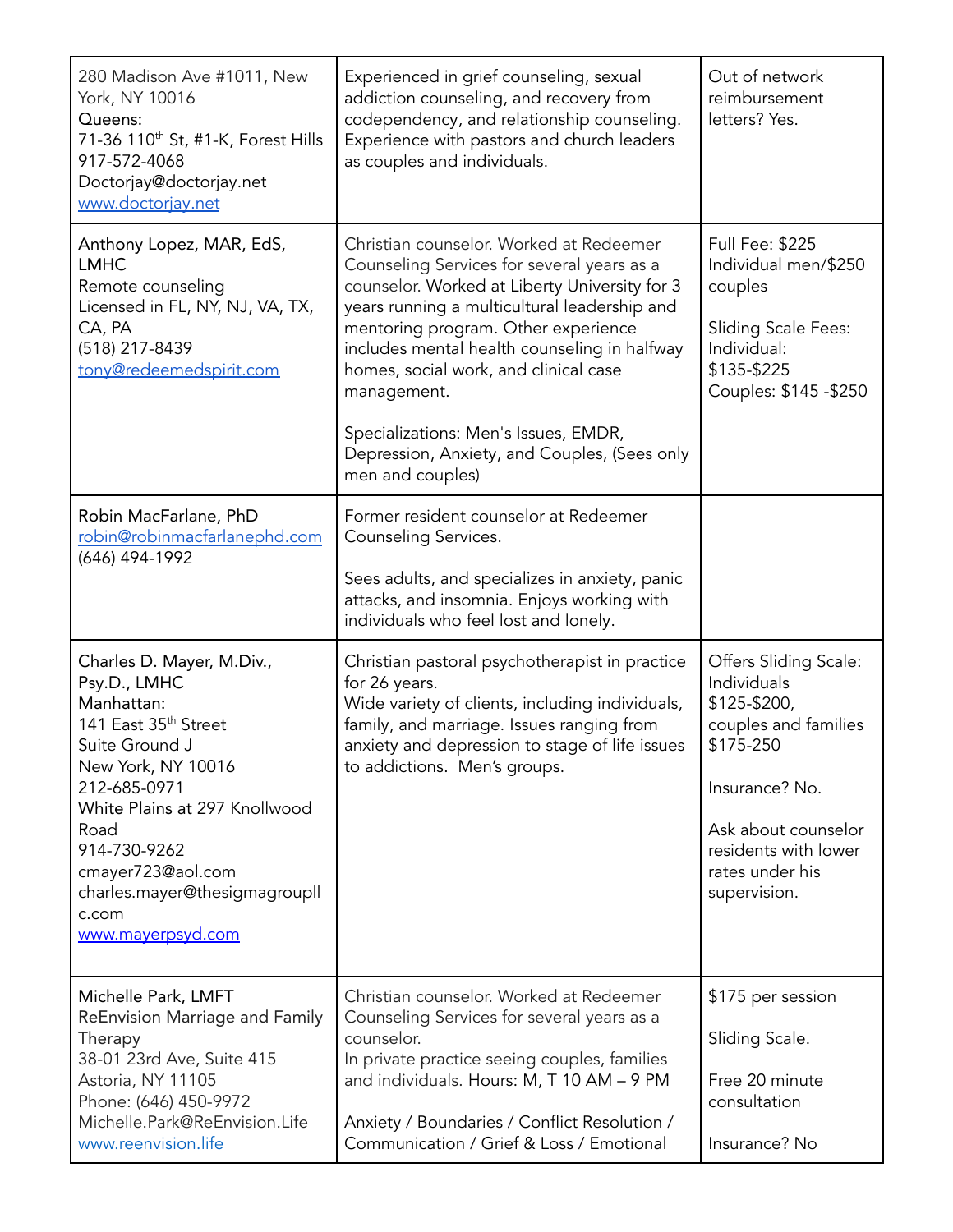|                                                                                                                                                                              | Intimacy / Anger Management / Identity<br>Issues / Spiritual Issues / Life Transitions /<br>Parenting / Post Abortive Issues / Dating &<br>Premarital / Marriage / Affair Recovery /<br><b>Ministry Families</b>                                                                                                                                                                                                                                                                                     | Out of network<br>reimbursement<br>letters? Yes.                                                                                                                                                        |
|------------------------------------------------------------------------------------------------------------------------------------------------------------------------------|------------------------------------------------------------------------------------------------------------------------------------------------------------------------------------------------------------------------------------------------------------------------------------------------------------------------------------------------------------------------------------------------------------------------------------------------------------------------------------------------------|---------------------------------------------------------------------------------------------------------------------------------------------------------------------------------------------------------|
| Dr. Michele Stefano Piccolo,<br>PhD.<br>Manhattan:<br>1651 Third Avenue, Suite 205<br>New York, NY 10128<br>646-598-7782<br>info@drpiccolo.nyc<br>www.drpiccolo.nyc          | Licensed Clinical Psychologist and Christian<br>Counselor.<br>Focusing on areas of anxiety, depression,<br>spirituality, life-stages and transitions.<br>In-depth Christian therapy focusing on<br>finding hidden patterns.                                                                                                                                                                                                                                                                          | Sliding scale.<br>Insurance:<br>Aetna (if<br>out-of-network<br>benefits)<br><b>Empire BlueCross</b><br><b>BlueShield</b><br>(in-network)<br>Medicare (in-network)<br><b>CareConnect</b><br>(in-network) |
| Laura Speiller, LMFT<br>SureHope Counseling, NYC LLC<br>Midtown Manhattan, NYC<br>Phone: 718-908-4855<br>https://surehopetherapy.com<br>E-mail:<br>laura@surehopetherapy.com | Former Redeemer Counseling Services<br>Counselor.<br>In private practice. Enjoys working<br>collaboratively with individuals and couples<br>toward greater healing and resiliency by<br>applying sound clinical process, skills, and<br>tools in light of one's faith journey. Believes<br>it is essential to work on root issues, because<br>taking a Band-Aid approach never brings the<br>sustained change we long for in order to<br>thrive.<br>Due to COVID-19 All sessions currently<br>online |                                                                                                                                                                                                         |
| Missy Terrell, LMHC<br>347 Fifth Avenue, Suite 610<br>New York, NY 10016<br>917-734-5078<br>missyterrell.com                                                                 | Christian counselor. Formerly worked at<br>Redeemer Counseling Services as a<br>counselor. In private practice offering<br>Christian psychotherapy specializing in<br>trauma. Is certified in EMDR and trained in<br>IFS.                                                                                                                                                                                                                                                                            | \$200 / 50 minute<br>session<br>Insurance? No.<br>Out of Network<br>reimbursement<br>letters? Yes.                                                                                                      |
| Sobeyda Valle-Ellis, LCSW<br><b>Heart Matters NYC</b><br>Manhattan:<br>(917) 922-8821<br>HeartMattersNYC@qmail.com<br>www.HeartMattersNYC.com                                | Christian counselor. Worked with Redeemer<br>Counseling Services for over 10 years. In<br>private practice offering individual, family,<br>couples, and marriage counseling. Speaks<br>Spanish.<br>Specialties: EFT couples therapy, family<br>therapy with teens & young adults. Eating                                                                                                                                                                                                             | Full fee: \$200, offers<br>sliding scale.<br>Offers lower fee<br>options through<br>counseling interns,<br>supervised by<br>Sobeyda.                                                                    |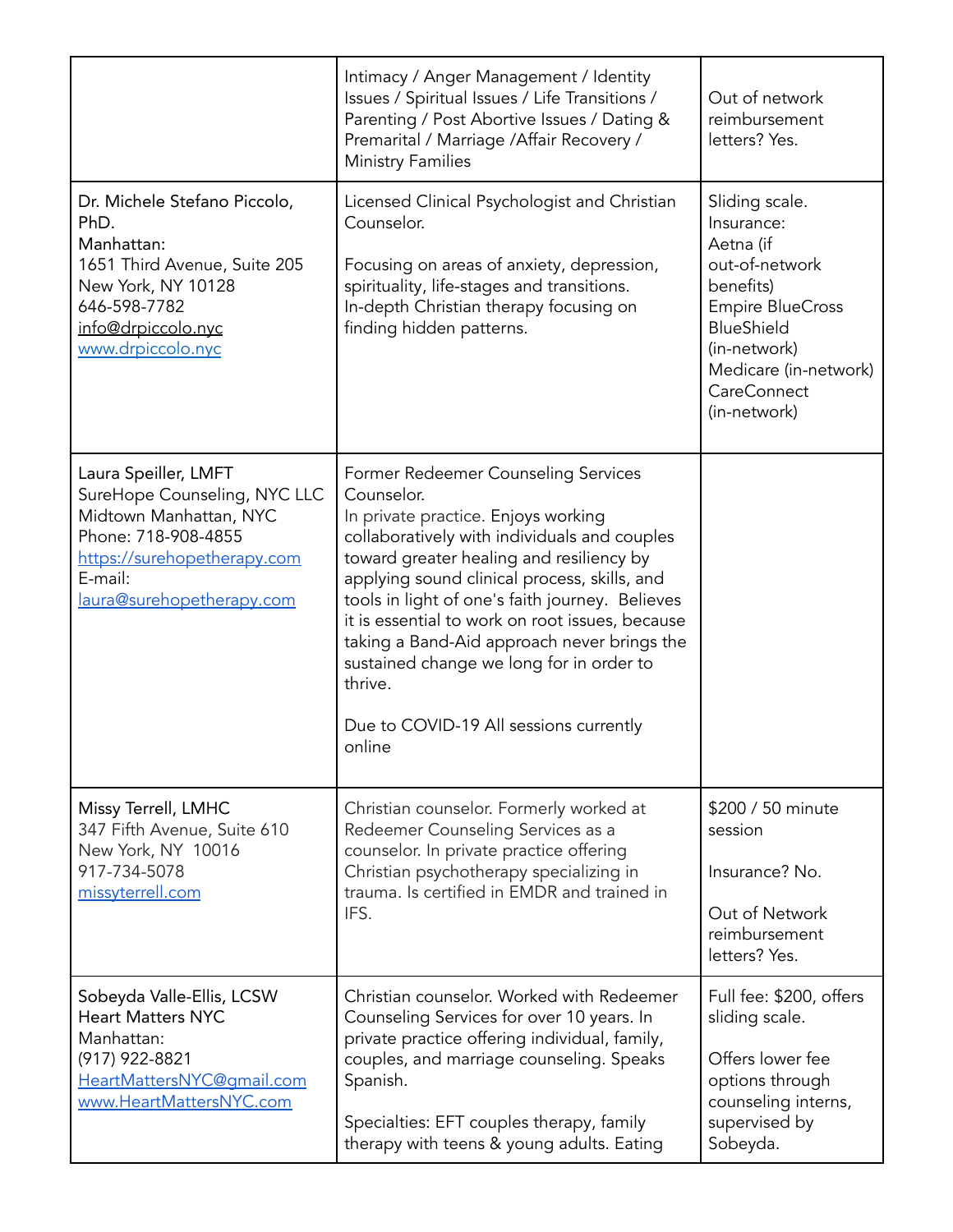| disorders, midlife crisis, betrayals, recovery<br>from childhood and adult trauma, EMDR,<br>I mood disorders and spiritual depression. |  |
|----------------------------------------------------------------------------------------------------------------------------------------|--|
|                                                                                                                                        |  |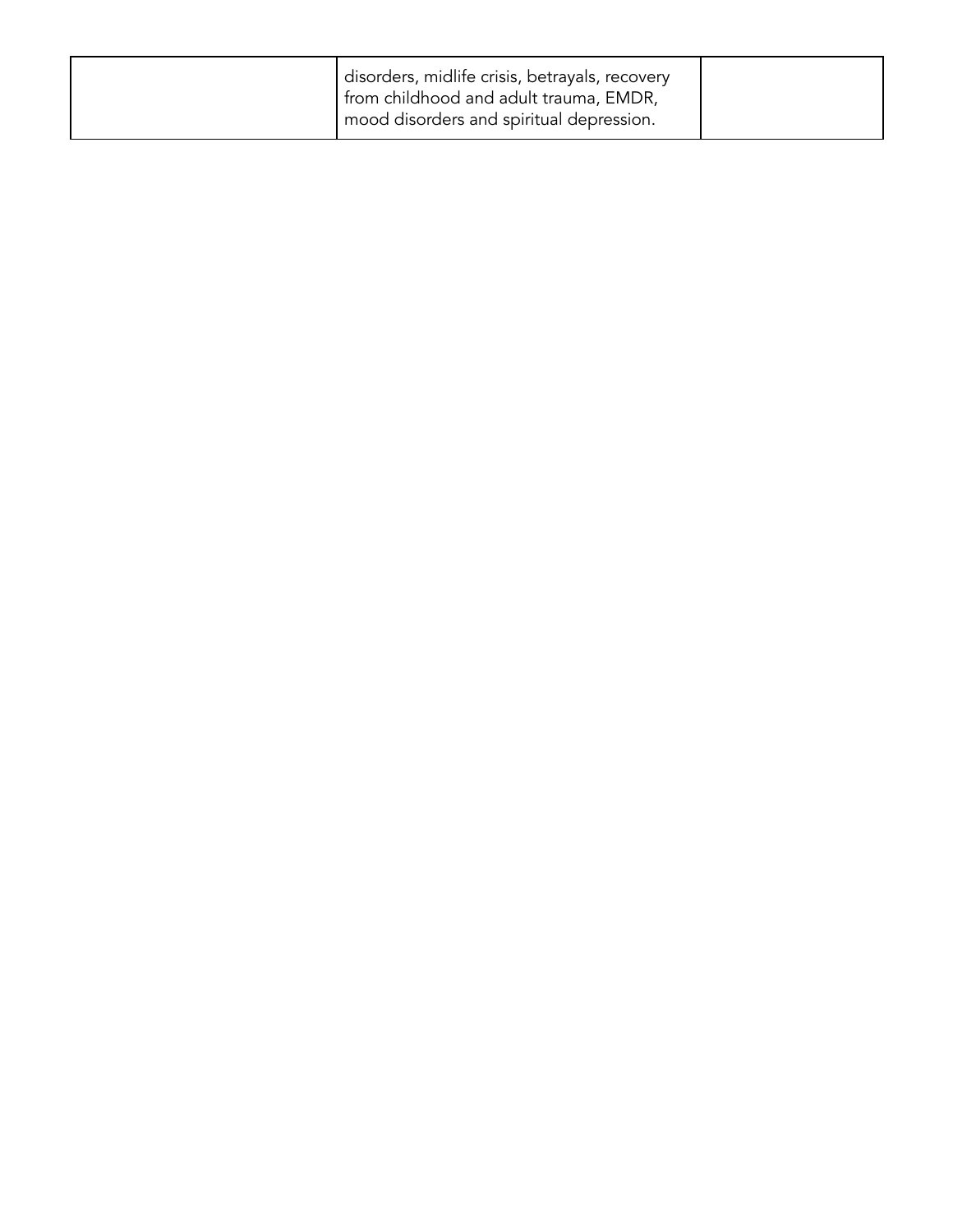| Name / Contact                                                                                                                                                                                                                                          | Specializations / Training                                                                                                                                                                                                                                                                                                                       | Fees / Insurance?                                                                                                                                                                                                    |  |  |
|---------------------------------------------------------------------------------------------------------------------------------------------------------------------------------------------------------------------------------------------------------|--------------------------------------------------------------------------------------------------------------------------------------------------------------------------------------------------------------------------------------------------------------------------------------------------------------------------------------------------|----------------------------------------------------------------------------------------------------------------------------------------------------------------------------------------------------------------------|--|--|
|                                                                                                                                                                                                                                                         | <b>Biblical Counselors</b>                                                                                                                                                                                                                                                                                                                       |                                                                                                                                                                                                                      |  |  |
| Steve Hoppe, MDiv,<br>Crosstown Counseling, LLC<br><b>Educational Foundation (CCEF)</b><br><b>Advanced Counseling</b><br>Certification<br>Remote Only<br>steve@crosstowncounseling.org<br>www.crosstowncounseling.org<br>stevehoppe.com<br>212.537.6502 | Specialty areas include: marriage<br>counseling, abuse (physical, emotional,<br>sexual, spiritual), drug/alcohol addiction,<br>anger, anxiety, depression, family dynamics,<br>same-sex attraction, pornographic<br>addiction, dating/relationships, premarital<br>counseling (Prepare-Enrich certified), OCD,<br>spiritual doubt, guilt, shame. | Fee for couples: \$195<br>(80 minutes)<br>Fee for individuals:<br>\$195 (80 minutes)<br>Out-of-network<br>insurance? No.<br>Out of network<br>reimbursement<br>letters? Yes.<br>Sliding scale on a<br>limited basis. |  |  |
| Jamie Oh Yoo, MDiv, Counselor<br>Manhattan:<br>352 Seventh Avenue, Suite 705<br>New York, NY 10001<br>(917) 885-1868<br>www.jamieohyoo.com<br>jamieohyoo@gmail.com                                                                                      | Trained in Christian counseling, works with<br>individuals, premarital couples, Married<br>couples.                                                                                                                                                                                                                                              | \$120 / 50 minute<br>session<br>Out-of-Network<br>Insurance? No<br>Out of network<br>reimbursement<br>letters? Yes.<br>Sliding scale.                                                                                |  |  |
|                                                                                                                                                                                                                                                         | <b>Out of State Referrals</b>                                                                                                                                                                                                                                                                                                                    |                                                                                                                                                                                                                      |  |  |
| Greenwich Center for Hope &<br>Renewal<br>Connecticut:<br>237 Taconic Road,<br>Greenwich, CT 06831<br>(203) 340-9816<br>www.hopeandrenewal.org                                                                                                          | Faith-based professional counseling and<br>resource center:<br>Counseling, Interventions, Renewal Groups,<br><b>Educational Seminars and Professional</b><br>Training                                                                                                                                                                            |                                                                                                                                                                                                                      |  |  |
| Arlene Navarro<br><b>ReStory Counseling</b><br>Philadelphia:<br>1420 Walnut Street<br><b>Suite 1010</b><br>Philadelphia, PA 19102<br>484-489-0558                                                                                                       | Christian counselor, worked with Redeemer<br>Counseling as a counselor and supervisor.<br>Individuals, couples, and adolescents, and<br>families. Works with issues of anxiety,<br>depression, emotion regulation, marriage<br>and couples counseling, mindfulness based                                                                         |                                                                                                                                                                                                                      |  |  |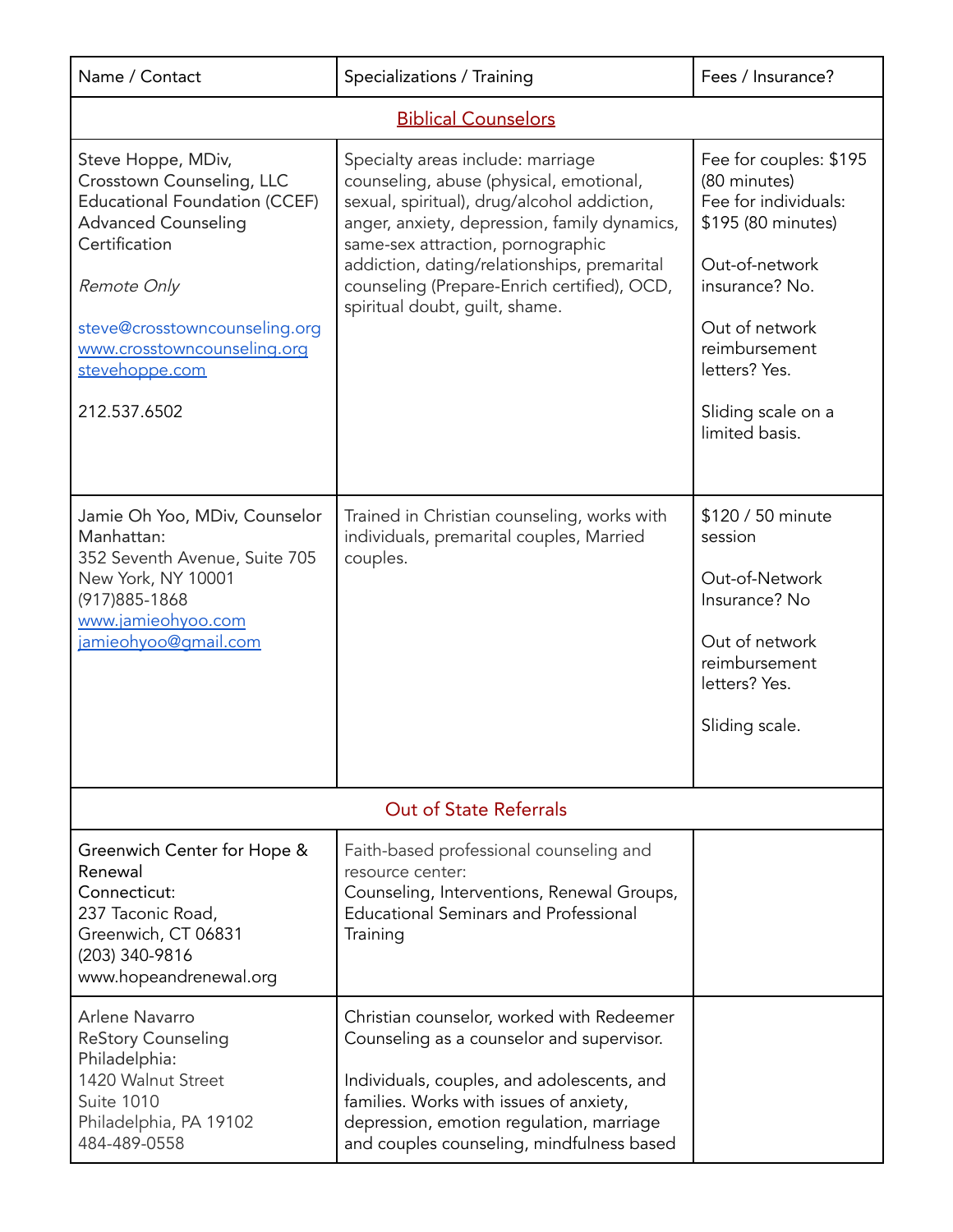| www.restorycounseling.org | counseling@restorycounseling.o   practices, sexual abuse and trauma, grief<br>and loss, and life stage transition, and<br>singleness. |  |
|---------------------------|---------------------------------------------------------------------------------------------------------------------------------------|--|
|---------------------------|---------------------------------------------------------------------------------------------------------------------------------------|--|

| <b>Counseling Centers and Institutes</b><br>(Alphabetical)                                                                                                                                                                                      |                                                                                                                                                                     |                                                                                                        |
|-------------------------------------------------------------------------------------------------------------------------------------------------------------------------------------------------------------------------------------------------|---------------------------------------------------------------------------------------------------------------------------------------------------------------------|--------------------------------------------------------------------------------------------------------|
| Name / Contact                                                                                                                                                                                                                                  | Specializations / Training                                                                                                                                          | Fees / Insurance?                                                                                      |
|                                                                                                                                                                                                                                                 | <b>Lower Cost Faith Based Therapy</b>                                                                                                                               |                                                                                                        |
| <b>Full Circle Health</b><br>Bronx:<br>2429 East Tremont Avenue,<br>Bronx, New York 10461<br>1-800-518-FULL<br>www.fullcirclehealth.org                                                                                                         | Christian Counseling Center. Offers<br>Professional Counseling, Professional<br>Evaluations, Mental Health Consultation, EAP<br>Support, Domestic Violence Programs | Takes insurance.                                                                                       |
| NYACK Marriage and Family<br>School<br>Manhattan:<br><b>Contact Andrew Mercurio:</b><br>845-770-5739                                                                                                                                            | Christian Marriage and Family Therapy<br>Program offering low fee student counselors                                                                                | From \$10-\$35 per<br>session.<br>Counseling<br>sessions will be<br>observed by a<br>senior therapist. |
| Pastoral Counseling Center of<br>Flushing<br>Queens:<br>Ellen Van Etten, Director<br>142-10 Sanford Avenue<br>Flushing, NY 11355<br>$(718)$ 463-4613<br>www.pcccares.org                                                                        | Counseling services by integrating<br>psychotherapeutic techniques with Biblical<br>principles.                                                                     |                                                                                                        |
| <b>Wellsprings Counseling Center</b><br>New Jersey locations:<br>Fair Lawn, Hoboken, Mountain<br>Lakes<br>Manhattan and Upstate, NY:<br>41 Central Park West, Suite 1H,<br>New York, NY 10023<br>646-957-2322<br>www.wellsprings.org/counseling | Christian counseling center for individuals,<br>groups, marriage, and children.                                                                                     | Accepts some<br>insurance. Call with<br>insurance<br>information.                                      |
| Lower Cost Therapy                                                                                                                                                                                                                              |                                                                                                                                                                     |                                                                                                        |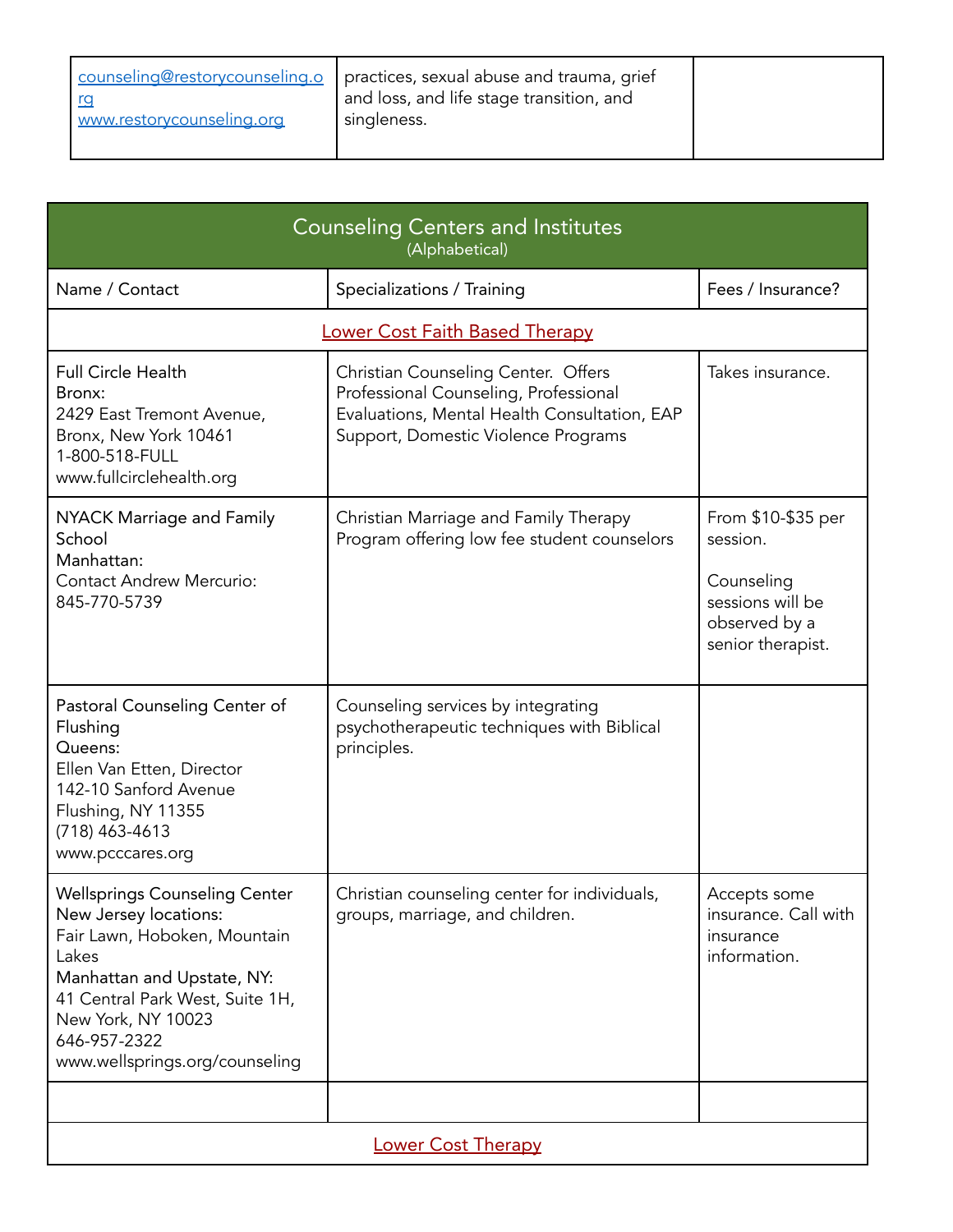| <b>Blanton Peale Institute</b><br>Manhattan:<br>7 West 30th Street, 9th Floor<br>New York, NY, 10001<br>(212) 725-7850<br>www.blantonpeale.org/<br>info@blantonpeale.org | Licensed mental health clinic offering<br>psychotherapy and counseling services<br>sensitive to one's beliefs and values. Many<br>languages offered: Spanish, French, Korean,<br>Russian, Mandarin, Polish, Japanese and<br>Hebrew.                                                     | Insurance<br>accepted. For<br>those without<br>insurance, fees are<br>based on a sliding<br>scale, \$105-\$60. |
|--------------------------------------------------------------------------------------------------------------------------------------------------------------------------|-----------------------------------------------------------------------------------------------------------------------------------------------------------------------------------------------------------------------------------------------------------------------------------------|----------------------------------------------------------------------------------------------------------------|
| <b>Chinese American Planning</b><br>Council<br>Sherry Ng, MSW<br>Manhattan:<br>165 Eldridge Street<br>New York, NY 10002<br>212-941-0030<br>cpc-nyc.org                  | Brooklyn, Manhattan, Queens locations<br>Speak Chinese and Korean<br>Free Services for Pregnant Women or Asian<br>families with a child under 18 years old<br>Crisis Intervention, Individual and Family<br>Counseling, Home Visits, Parent Training<br>Courses, Resources for Families |                                                                                                                |
| Post Graduate Institute<br>71 West 23 Street, New York, NY<br>212-576-4104                                                                                               | Contact for scheduling.<br>Redeemer Counselors have previously worked<br>here as well.                                                                                                                                                                                                  | Lower fee options.                                                                                             |